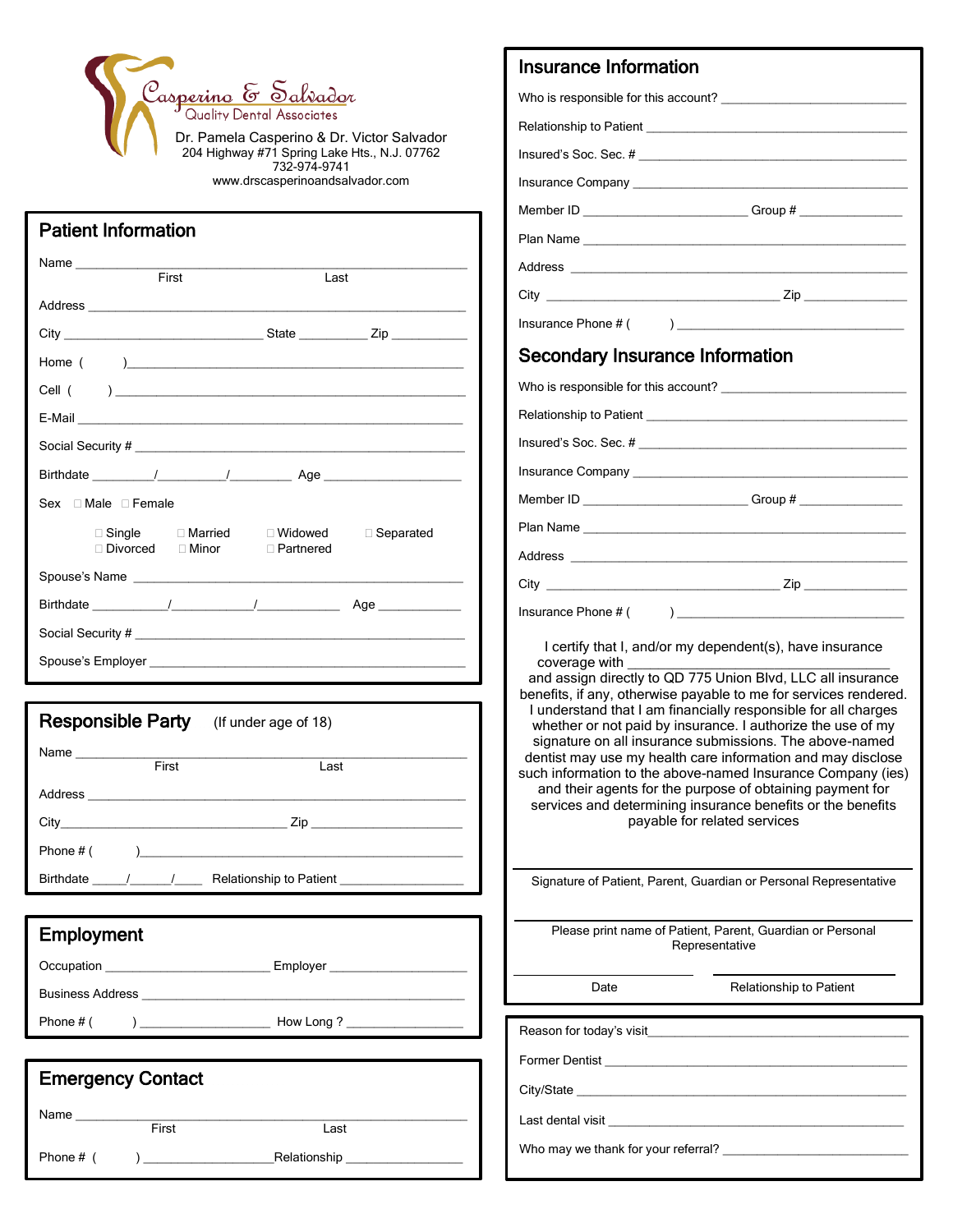# Dental History

| How frequently do<br>you brush your<br>teeth? | How frequently<br>do you floss<br>your teeth? | Please mark any of the following to indicate YES in response to the question:<br>Do your gums bleed when you brush or floss?<br>□ Do your teeth experience sensitivity to cold or hot temperatures? |
|-----------------------------------------------|-----------------------------------------------|-----------------------------------------------------------------------------------------------------------------------------------------------------------------------------------------------------|
| $\Box$ 3(+) a day                             | $1(+)$ a day                                  | $\Box$ Do you feel you have bad breath?<br>□ Are any of your teeth currently causing you any pain?                                                                                                  |
| Twice a day                                   | 2-6 times weekly                              | □ Are you aware of grinding your teeth (either consciously or during sleep)?<br>□ Are any of your teeth loose, or are you concerned about any teeth loosening?                                      |
| $\Box$ Once a day                             | 1-6 times monthly                             | □ Do you currently have any dental implants, dentures, or partials?<br>History of Orthodontic Treatment? Approx. Date                                                                               |
| $\Box$ Weekly                                 | Never                                         |                                                                                                                                                                                                     |
| $\Box$ Never                                  |                                               | If you could change anything about your mouth, teeth or smile what would it be?                                                                                                                     |

## Medical History

| Physician's Name | Date of Last Visit ___________                                                                                                                                                                                                                                                                                                    |                    |  |
|------------------|-----------------------------------------------------------------------------------------------------------------------------------------------------------------------------------------------------------------------------------------------------------------------------------------------------------------------------------|--------------------|--|
|                  | Phone # $\frac{1}{2}$ $\frac{1}{2}$ $\frac{1}{2}$ $\frac{1}{2}$ $\frac{1}{2}$ $\frac{1}{2}$ $\frac{1}{2}$ $\frac{1}{2}$ $\frac{1}{2}$ $\frac{1}{2}$ $\frac{1}{2}$ $\frac{1}{2}$ $\frac{1}{2}$ $\frac{1}{2}$ $\frac{1}{2}$ $\frac{1}{2}$ $\frac{1}{2}$ $\frac{1}{2}$ $\frac{1}{2}$ $\frac{1}{2}$ $\frac{1}{2}$ $\frac$             |                    |  |
|                  | City & State _________________                                                                                                                                                                                                                                                                                                    | Phone #            |  |
|                  | Have you ever taken any of the group of drugs collectively referred to as "Fen-Phen"?<br>These include combinations of Ionimin, Adipex, Fastin (brand names of phentermine), Pondimin (fenfluramine) and Redux (dexfenfluramine)<br>Have you had any serious illnesses or operations? $\Box$ Yes $\Box$ No If yes, please explain | $\Box$ No<br>□ Yes |  |

 $\_$  , and the set of the set of the set of the set of the set of the set of the set of the set of the set of the set of the set of the set of the set of the set of the set of the set of the set of the set of the set of th Have you ever had a blood transfusion? Yes No If yes, give approximate date \_\_\_\_\_\_\_\_\_\_\_\_\_\_\_\_\_\_\_\_\_\_\_\_\_

| WOMEN $\rightarrow$                                                                                                                                                                                                                                                                                                                                                                         | Are you pregnant? □Yes □No Due Date                                                                                                                                                                                                                                                                           | $\Box$ Yes<br>$\square$ No<br>Nursing?                                                                                                                                                                                                                                                                                           | ⊡Yes ⊡No<br>Taking birth control? |
|---------------------------------------------------------------------------------------------------------------------------------------------------------------------------------------------------------------------------------------------------------------------------------------------------------------------------------------------------------------------------------------------|---------------------------------------------------------------------------------------------------------------------------------------------------------------------------------------------------------------------------------------------------------------------------------------------------------------|----------------------------------------------------------------------------------------------------------------------------------------------------------------------------------------------------------------------------------------------------------------------------------------------------------------------------------|-----------------------------------|
| Allergies (Seasonal)<br>□<br>Autoimmune Disease<br>Ш<br>Artificial Joints<br>П.<br><b>Artificial Heart Valves</b><br>п<br>Asthma<br>п<br><b>Back Problems</b><br>п<br><b>Bleeding Problems</b><br>□<br><b>Blood Disease</b><br>п<br><b>Blood Thinners</b><br>п<br>Cancer<br>П<br>Chemo/Radiation Therapy<br>П<br>Cough, Persistent<br>Ш<br><b>Diabetes</b><br>П<br>Epilepsy<br>Eye Problems | Fainting/Dizziness<br>Fosamax Use<br>Headache's<br><b>Heart Attack</b><br>П<br><b>Heart Murmur</b><br><b>Heart Problems</b><br>Hemophillia<br>Hepatitis, Type<br><b>Herpes</b><br><b>High Blood Pressure</b><br><b>HIV/AIDS</b><br>Joint Replacement<br>Kidney Disease<br>Liver Disease<br>Low Blood Pressure | Lung Disease<br>П<br>Nervous Problems<br>c<br>Pacemaker<br><b>Rheumatic Fever</b><br>П<br><b>Scarlet Fever</b><br><b>Shortness of Breath</b><br>Sinus Problems<br>Sleep Apnea<br>Stroke<br>П<br>Swelling of<br>Feet/Ankles<br><b>Thyroid Problems</b><br>Г<br>Tobacco Habit<br>П<br><b>Tonsillitis</b><br>□<br>Tuberculosis<br>□ | <b>Medications &amp; Dosage</b>   |

•Allergies: **DAspirin DBarbiturates (Sleeping Pills)** DCodeine DIodine DLatex DLocal Anesthetic DPenicillin Other \_\_\_\_\_\_\_\_\_\_\_\_\_\_\_\_\_\_\_\_\_\_\_\_\_\_\_\_\_\_\_\_\_\_\_\_\_\_\_\_\_\_\_\_\_\_\_\_\_\_\_\_\_\_\_\_\_\_\_\_\_\_\_\_\_\_\_\_\_\_\_\_\_\_\_\_\_\_\_ \_\_\_\_\_\_\_\_\_\_\_\_\_\_\_\_\_\_\_

To the best of my knowledge, I have answered every question completely and accurately. I will inform my dentist of any changes in my health and/or medicine.

Signature (Parent if Patient is under 18) Date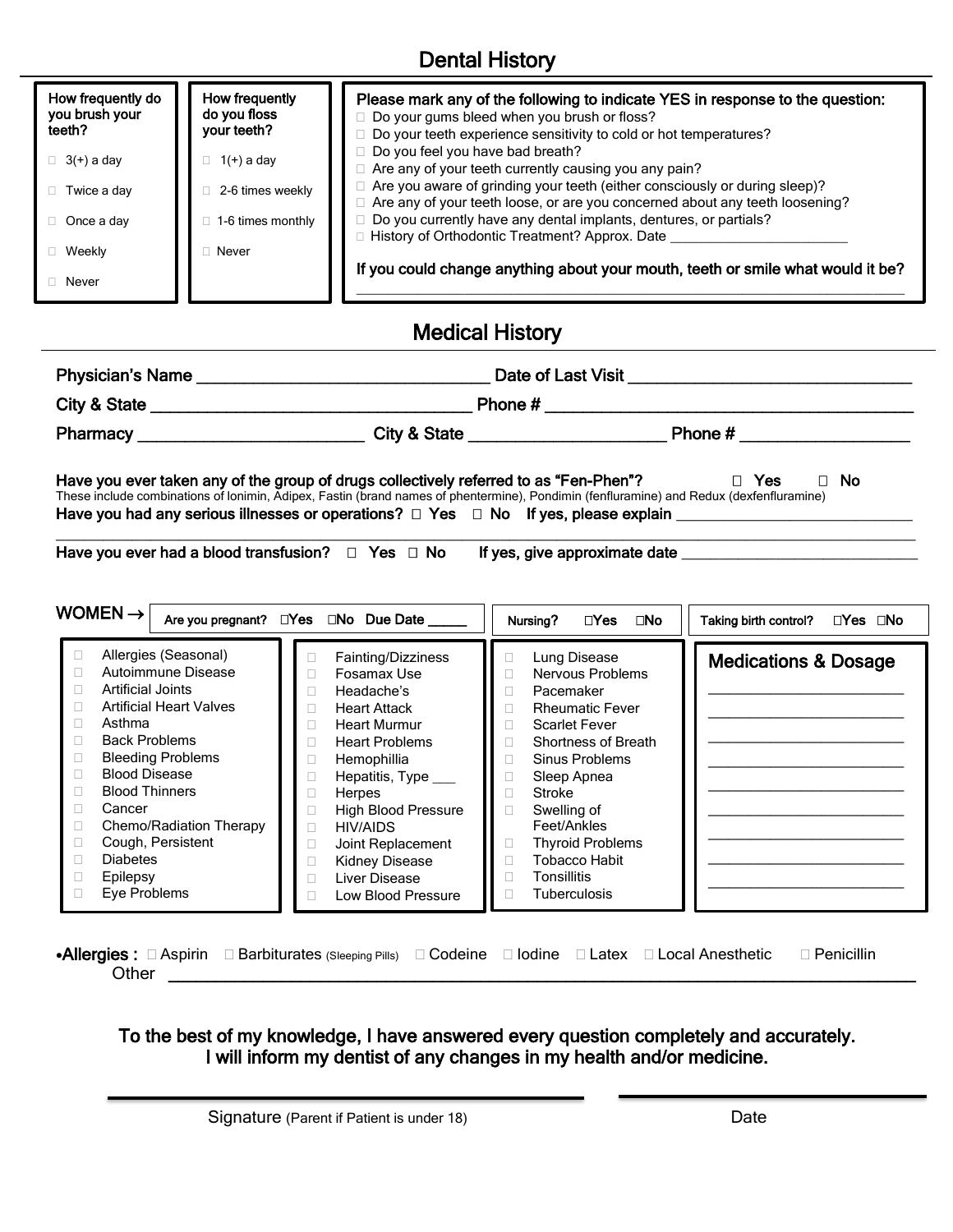### **Acknowledgment of Office Forms**

### **Please initial next to each Form received and sign at bottom of this notice.**

## Quality Dental Associates Notice of Privacy Practices

By Signing below I acknowledge receipt of Quality Dental Associates Notice of Privacy Practices. I hear by give consent to Quality Dental Associates to use and disclose my protected health information to carry out treatment, payment activities, and healthcare operations.



### Quality Dental Associates Financial Policy

\_\_\_\_\_\_\_\_\_\_\_\_\_\_\_\_\_\_\_\_\_\_\_\_\_\_\_\_\_\_\_\_\_\_\_\_\_\_\_\_\_\_\_\_\_\_\_\_\_\_\_\_\_\_\_\_\_\_\_\_\_\_\_\_\_\_\_\_\_\_\_\_\_\_\_\_

By Signing below I acknowledge receipt of Quality Dental Associates Financial Policy. I have read the above conditions of treatment and payment and agree to their content.



By Signing below I acknowledge receipt of Quality Dental Associates Internet Communications regarding the secure uploading of patient information to the website for the dental practice, and grant the dental practice permission to securely upload my patient information to the web site.

\_\_\_\_\_\_\_\_\_\_\_\_\_\_\_\_\_\_\_\_\_\_\_\_\_\_\_\_\_\_\_\_\_\_\_\_\_\_\_\_\_\_\_\_\_\_\_\_\_\_\_\_\_\_\_\_\_\_\_\_\_\_\_\_\_\_\_\_\_\_\_\_\_\_\_ \_\_\_\_\_\_\_\_\_\_\_\_\_\_\_\_\_\_\_\_\_\_\_\_\_\_\_\_\_\_\_\_\_\_\_ Signature of patient, parent or guardian Date of the Signature of patient, parent or guardian Date

\_\_\_\_\_\_\_\_\_\_\_\_\_\_\_\_\_\_\_\_\_\_\_\_\_\_\_\_\_\_\_\_\_\_\_\_\_\_\_\_\_\_\_\_\_\_\_\_\_\_\_\_\_\_\_\_\_\_\_\_\_\_\_\_\_\_\_\_\_\_\_\_\_\_\_ Patient Name

Relationship to Patient